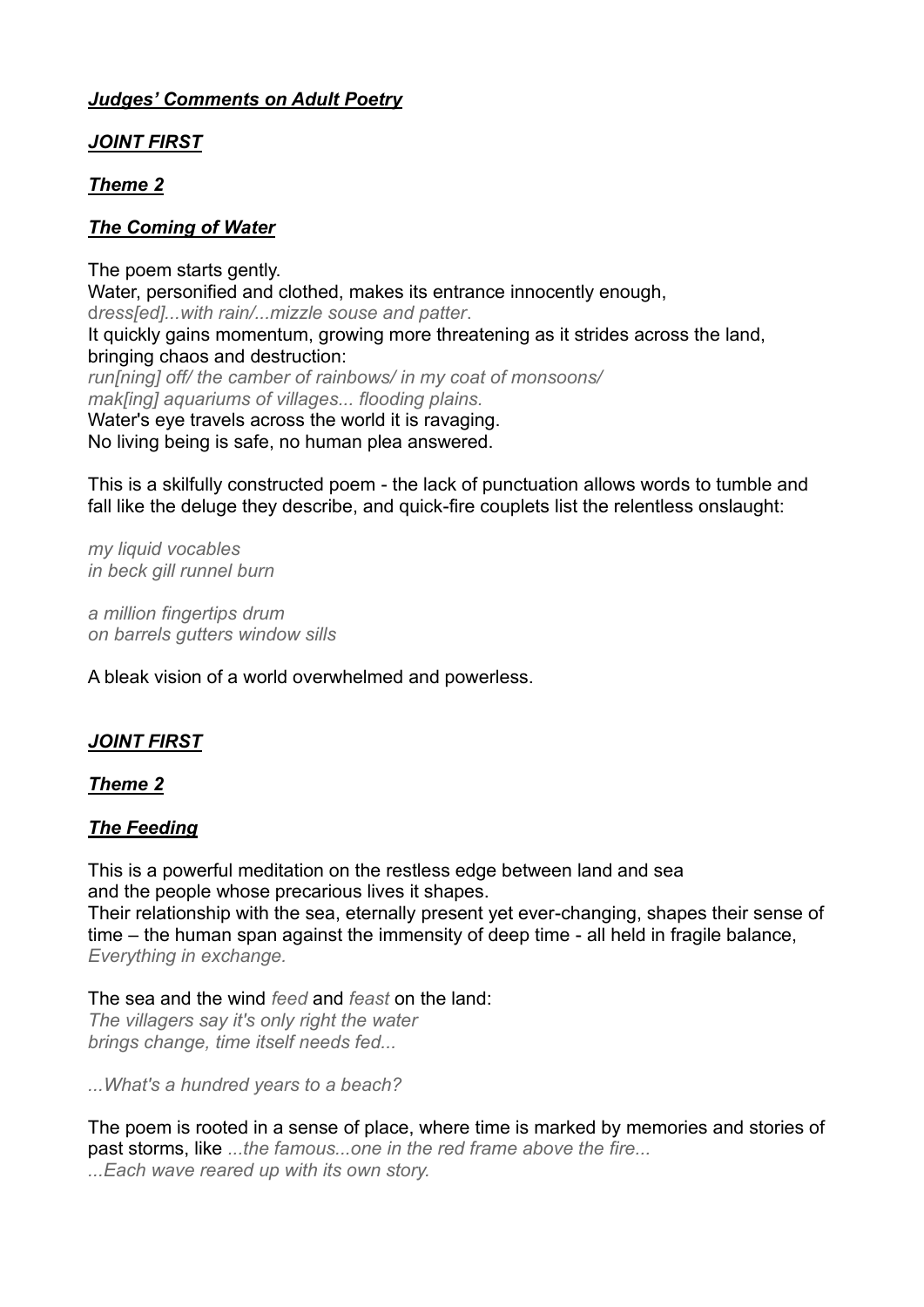## There is a wealth of striking imagery to support the chosen theme:

*A century of salt has buckled the pier, that skinny wrist tied with a bangle of boats.*

*...it was the dead beast brought ashore*

*in a tangle of rope pale as old veins.*

### And at the end, the paradox of recognising both the creative power of the sea,

*Somewhere between the two storms we fuse, caught in the moment before the water cracks. That being the inspiration for life, the lust for it.* and the pathos of being alive: *the blue ache of the sea.... … the big sadness of it all.*

## *THIRD*

*…*

## *THEME 2*

### *Advancing Waves of Song*

In this poem, a female Gaelic poet and singer is given voice from beyond the grave. She tells of her lifelong struggle to be heard by her clan and taken seriously as a female Bard.

She speaks off her passion for song, her mind

*...flooded/ with surging waves of sound, catching ...tunes out of the sea salted air.* She sees herself, though *just a woman*, as the chronicler of her people, *...the voice of love, exile and drowning.*

Her voice is elemental, mythic, at one with the sea, the curlew, *the whispers of winds*. It rises from a place of deep longing and belonging, and defies all attempts to thwart and silence it:

*I stood up at ceilidhs – they could not stop me and cast my words like herring nets...*

#### The final verse is a chilling, defiant invitation to approach her grave and to

 *...look closer – come, look at me closer.*

### The poem rings with vivid images

*...I beachcombed poems like salt sieved driftwood.*

*...hummed words like leaping salmon psalms...*

that evoke both the passion of the Bard and the land that so inspired her.